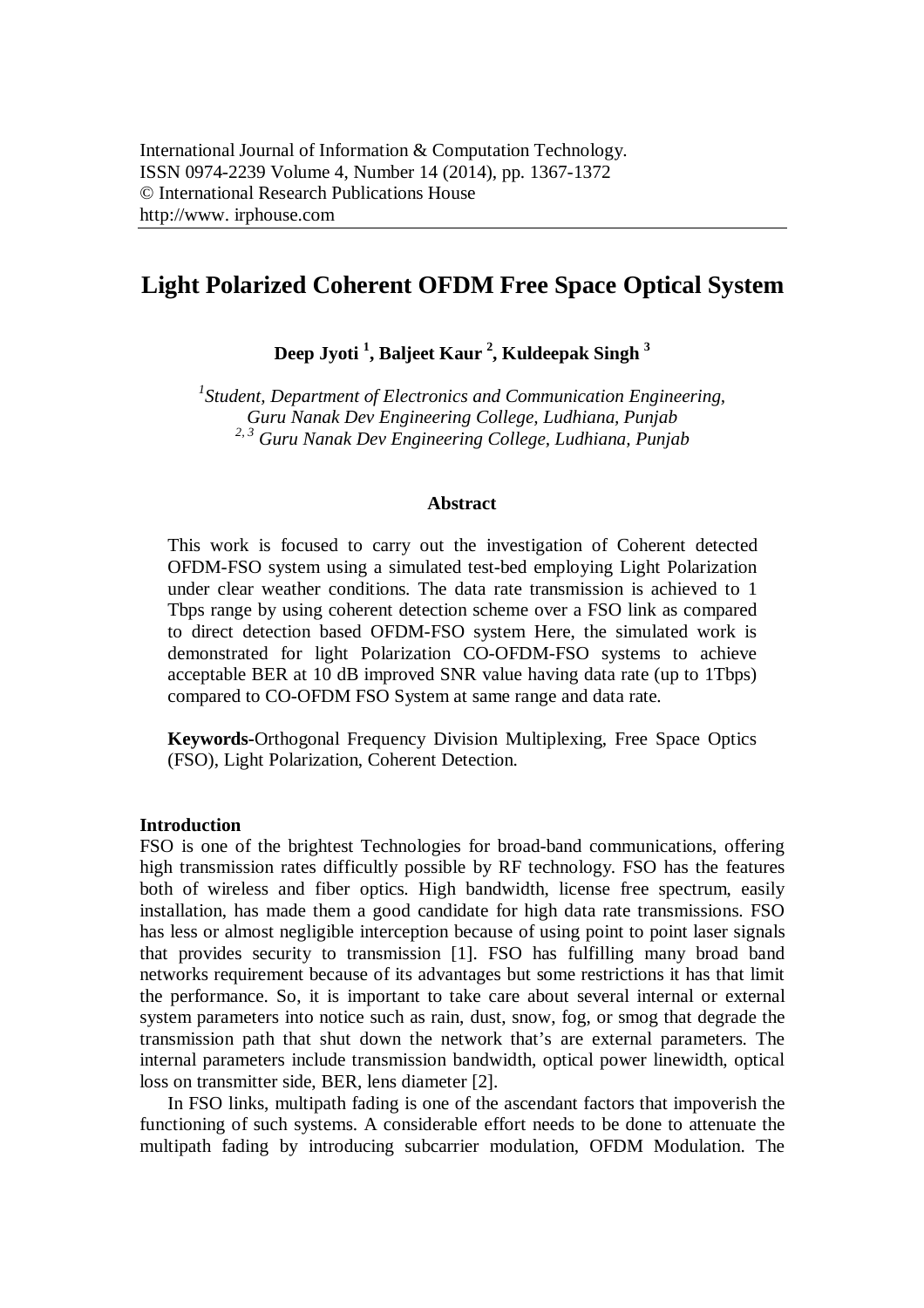OFDM technique disperse the data over a large number of carriers that are spaced apart at specific frequencies with overlapping bands. The FFT used for modulation provides orthogonality to the subcarriers, which prevents the demodulators from seeing frequencies other than their own [3]. Optical communication, optical OFDM (OOFDM) system can construct high-speed, large-capacity and low-cost optical transmission network through OFDM technology [4]. OFDM has two detection methods that are direct detection and Coherent Detection. Coherent Optical OFDM have provided high data rate and high capacity in the optical communications and motivated researchers, which got special attention due to its tolerance to Chromatic Dispersion (CD) and Polarization Mode Dispersion (PMD) [5].

In this paper, The technology has been applied to atmospheric laser communications, and acquired some research results. There are two types of FSO-OFDM model [6], namely, the direct up, direct down-conversion model and the intermediate frequency (IF) model. The method, which can achieve direct up/downconversion model by employing the light polarization, is proposed in this paper. As the horizontal polarized light and vertical polarized light pass through the same optical path, the atmospheric attenuation will be counteracted by each other in the solution of optical polarization angle when using light polarization modulation, and, hence the FSO-OFDM polarization modulation can reduce or even eliminate the effect of atmospheric channel (weather effect and turbulence), and improve the system reliability and system confidentiality.

In previous research work, used CO-OFDM with WDM to reach a data rate of 400 Gbits/s over 1000 Km through single mode fiber (SMF). The 400 Gbits/s signal is generated through eight multiplexed OFDM with 50 Gbits/s for each OFDM. Data rate is further increased to Tbits/s by using 20 channels Wavelength Division Multiplexing (WDM) Coherent Optical Orthogonal Frequency Division Multiplexing (CO-OFDM) with 4-QAM for long haul transmissions of 1800 Km SM [7]. A design of fading resistant FSO direct detection system using a simulated test-bed employing OFDM scheme is reported to calculate the FSO range with acceptable SNR and BER with the highest data rate of 5 Gbps under the impact of different weather like hazing, fog and clear weather conditions is reported [8]. In [9] designed CO-OFDM-FSO to achieve Tbps data transmission in prolonged FSO link with acceptable BER under clear weather conditions. Further, the work is also demonstrated the role of ODSBand OSSB-schemes to report the best scheme to be used in CO-OFDM-FSO systems. In this paper, the work is further extended to realize Light Polarized CO-OFDM FSO System with improved SNR and Q-Factor under clear weather condition at the Data rate of 1Tbps.

#### **System design**

The Light Polarized CO-OFDM system is simulated and studied using an OptiSystem V. 12 simulation tool. The design consists of three main parts:CO-OFDM Tx (Transmitter), optical FSO link and CO-OFDM Rx (Receiver)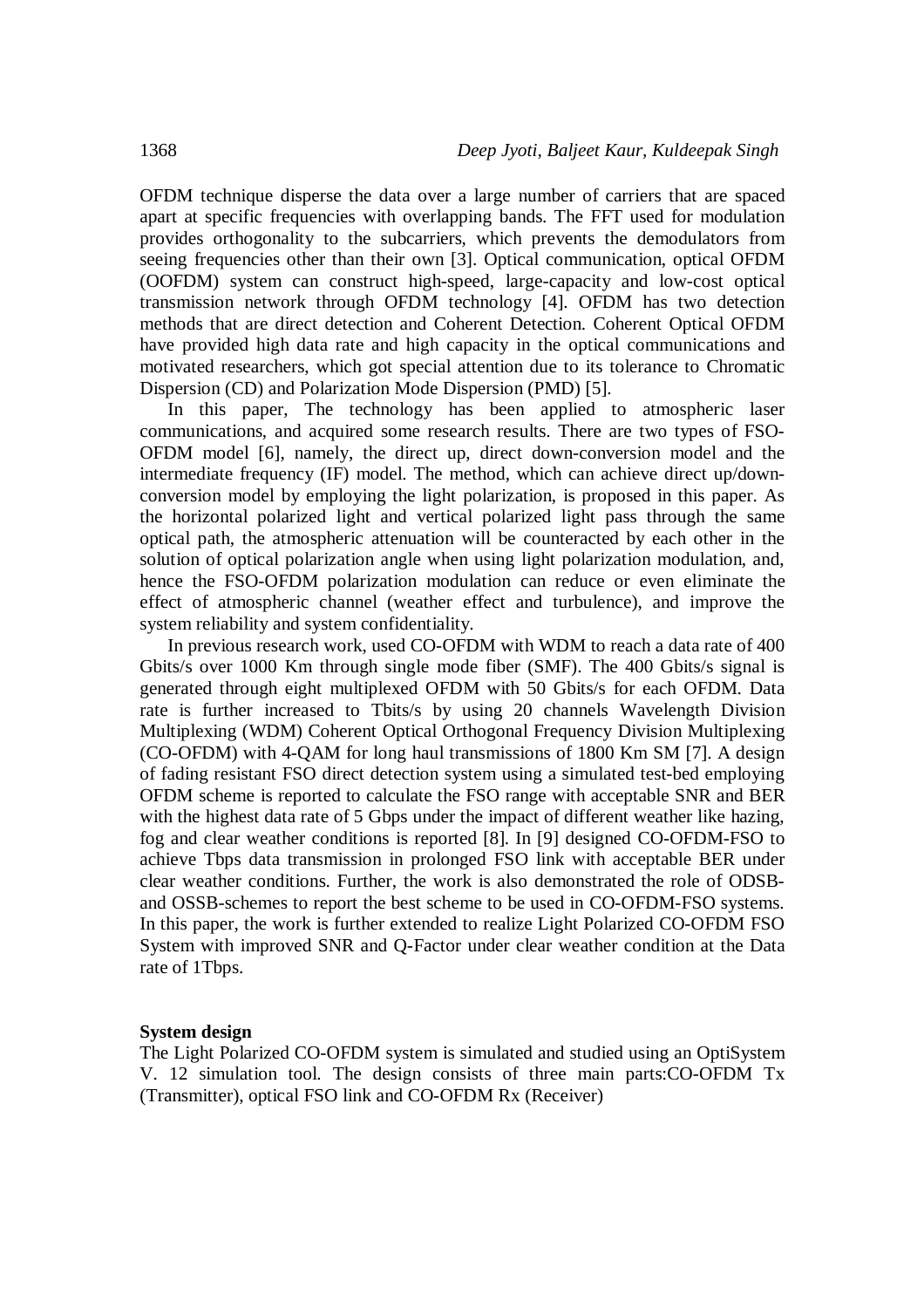### **Light Polarized CO-OFDM Transmitter Design**

In our proposed Light Polarized CO-OFDM-FSO transmission system as shown in Fig. 1, QAM data signals at 1Tbps are generated using 4QAM sequence generator having 2 bit per symbol. This QAM data signals are then OFDM modulated by means of OFDM modulator using 512 sub-carriers and FFT size of 1024 to generate high speed OFDM analog data signals. These OFDM analog signals at this data rate are modulated with light carrier generated by a CW laser having wavelength of 1550 nm and power of 10 dBm. CW Laser light is spitted by Polarization Splitter and used to module two groups of OFDM analog signals by means of two DMZM modulators (for 1 group). This QAM-OFDM treated analog data signals are directly transmitted over an optical span At the receiver base station, the signal is retrieved successfully using four PIN photo-detectors which are derived by local oscillator having same wavelength as that of transmitter to realize coherent detection



**Fig 1 Light Polarized FSO OFDM Transmitter**

# **Optical FSO Link**

The FSO link contains different parameters like range, aperture diameter, path loss, delays etc we can set it according to computing requirement. Here we are considering the clear weather condition so we take the attenuation value 0. 155 dB/km, Transmitter and Receiver aperture diameters are 15 cm

# **Light Polarized CO-OFDM Rx Design**

CO-OFDM receiver design; to recover the I/Q component of the OFDM signal, two pairs of balanced PIN photo detectors and LO (Local Oscillator) lasers are used. The balanced detectors perform the I/Q optical to electrical detection and help perform the noise cancellation. At Receiver the Polarization Splitter is used to split the light and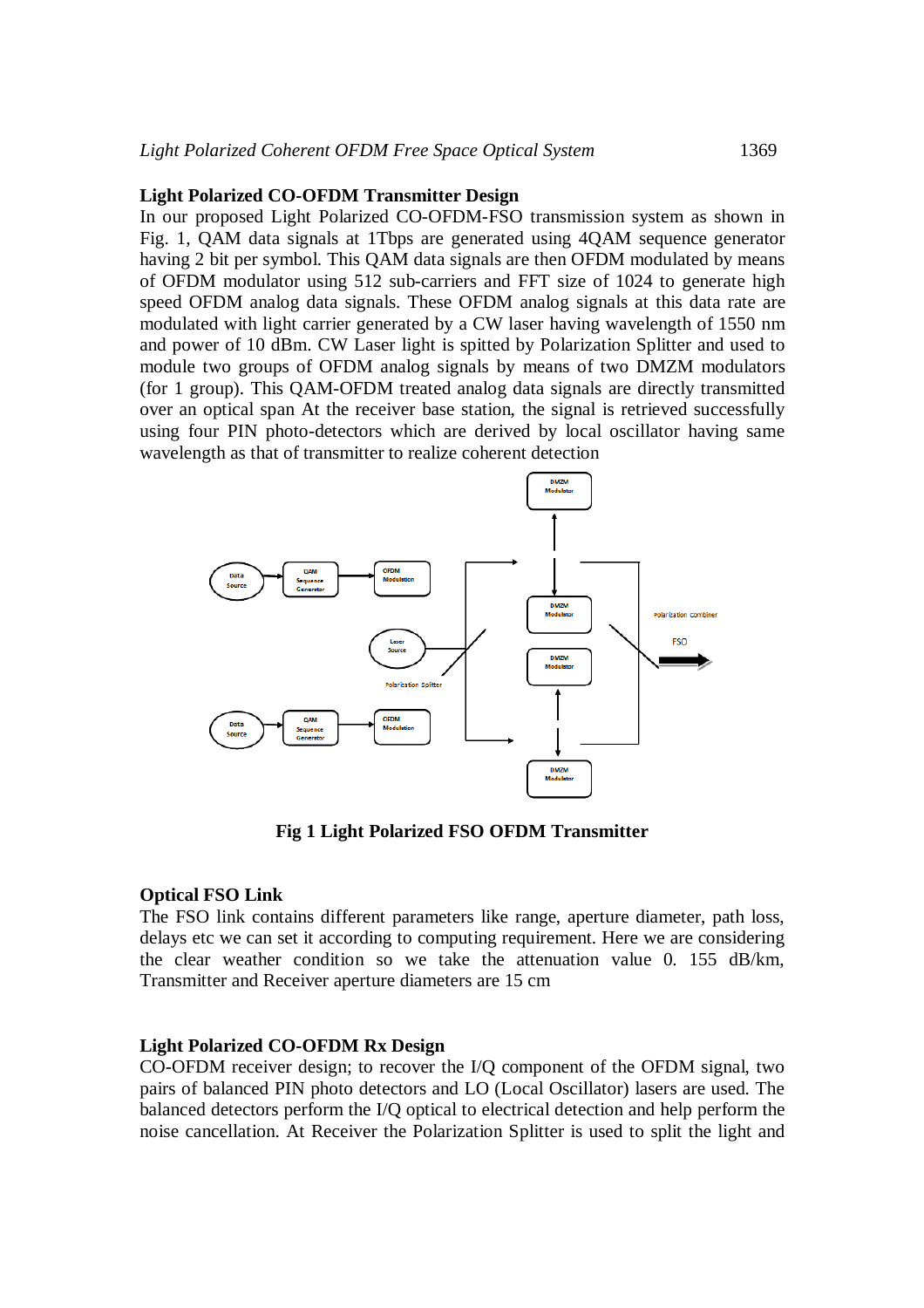then light is coherently detected. The Polarization Splitter is also used with Local Oscillator. Amplifiers are used to adjust the signal intensity. After the balanced detectors the resulting signal is demodulated using the OFDM de modulator with similar parameters as the OFDM modulator in transmitter. After that the signal is fed into a 4-QAM decoder, and the BER and SNR is calculated.



**Fig. 1 Light Polarized FSO OFDM Receiver**

**Results and discussions**



**Fig. 3 (a) OFDM I Spectrum (b) OFDM Q Spectrum (c) OFDM Signal after the two DMZMs (d) RF spectrum of the signal at the receiver side**

The other simulated parameters are listed in It is observed that the SNR is calculated as[40. 56 dB, 35. 564 dB, 31. 233 dB, 27. 48 dB and 24. 234 dB] at optical range of [1 km, 2 km, 3 km, 4 km, 5 km] for CO-OFDM –FSO for 0. 1 Tbps. In case of Light Polarized CO-OFDM-FSO transmission system, the SNR is reported as [48. 39dB, 44. 14 dB, 40. 94, 38. 47dB and 36. 47dB] at optical span of [1 km, 2 km, 3 km, 4 km, and 5 km]. For 0. 5 Tbps SNR values are [34. 63 dB, 28. 46 dB, 22. 21 dB] at range of [0. 5 km, 1. 6 km, 3. 0 km] for CO-OFDM-FSO transmission system and for Light Polarized CO-OFDM-FSO System SNR's are [49. 99 dB, 44. 90 dB, 40. 81 dB] at same range. At 1 Tbps SNR values are [32. 02dB, 26. 19 dB, 20. 62 dB] at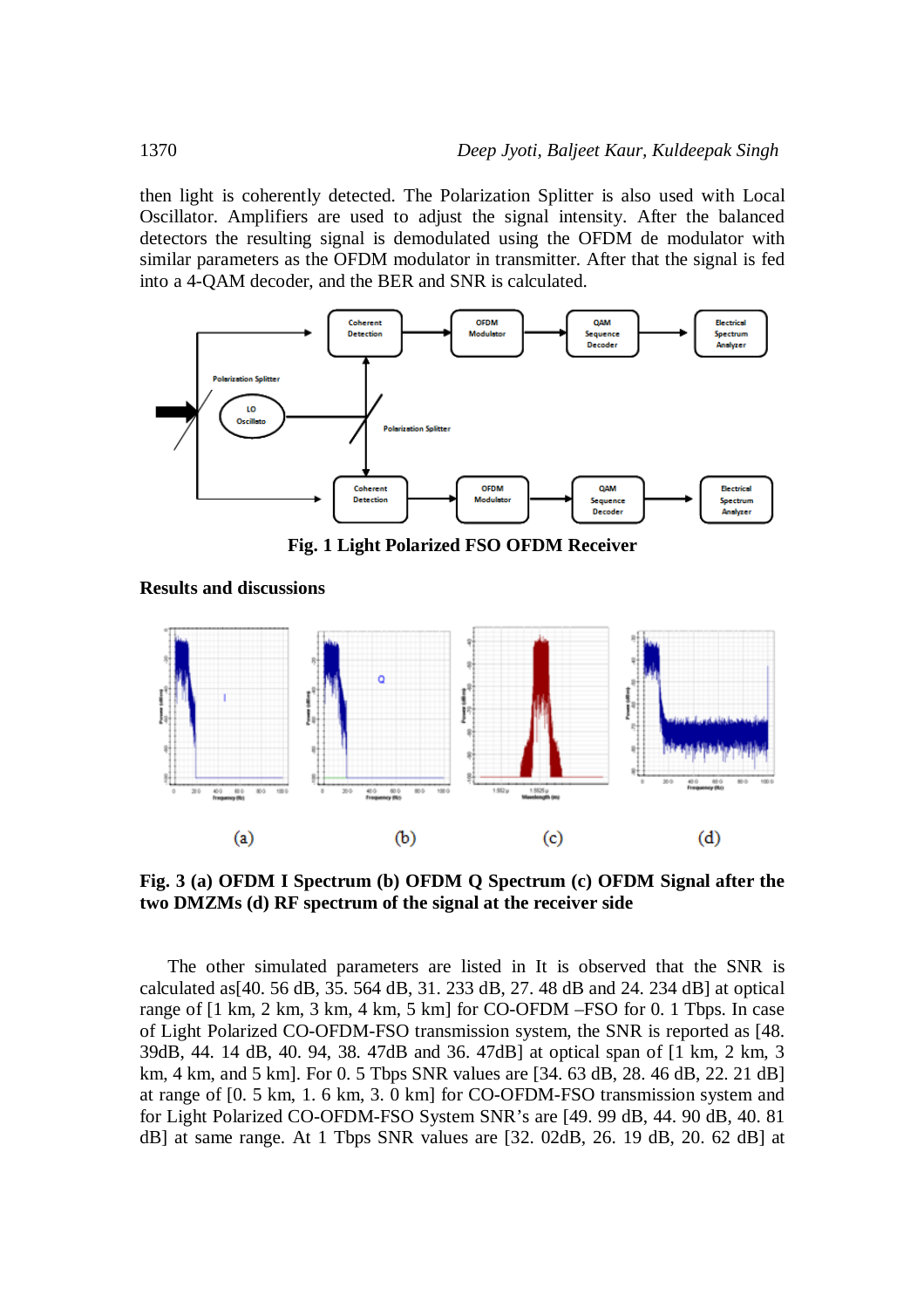



**Fig. 5 (a) 4-QAM constellation diagram at the transmitter side (b) Constellation diagram after Optical Span**



**Fig. 6 SNR vs FSO range of Light Polarized FSO CO-OFDM-FSO system at (a) 0. 1 Tbps (b) 0. 5 Tbps (c) 1 Tbps**



**Fig. 7 Q-Factor vs FSO range of Light Polarized FSO CO-OFDM-FSO system at (a) 0. 1 Tbps (b) 0. 5 Tbps (c) 1 Tbps**